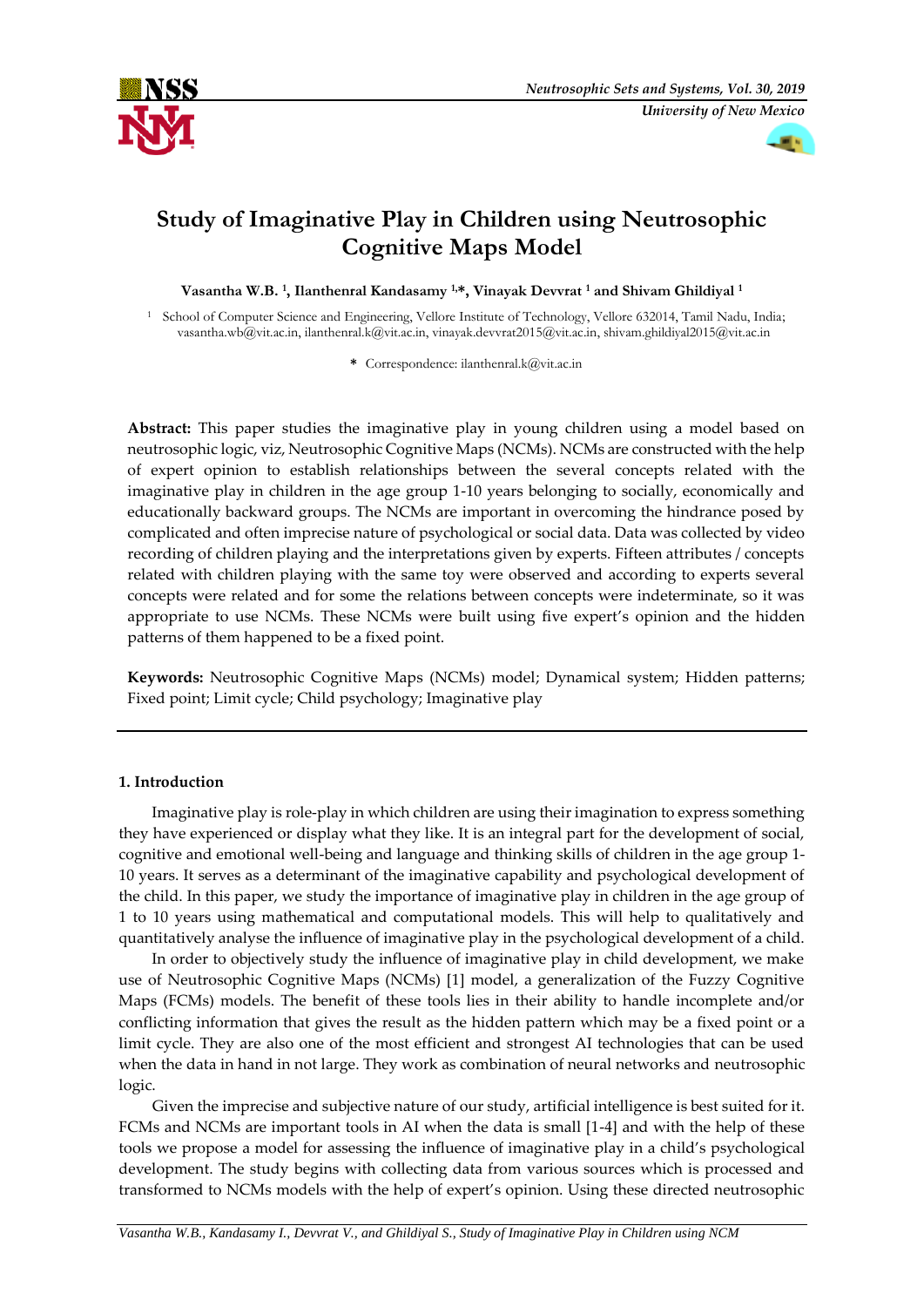graphs [5] of the NCMs, a dynamical system is formed which acts as the mathematical model to determine the influence of imaginative play in child development.

#### **2. Related Works**

Fuzzy Cognitive Maps (FCMs) and Neutrosophic Cognitive Maps (NCMs) have found applications in several fields in their classical forms and have also been extended to suit other applications [1-2, 6-12]. The most fundamental application of FCMs and NCMs is to establish relationships between seemingly unrelated concepts. A cause-effect relationship has been established in the parameters determining interrelated dynamics in socio-political and psychological backgrounds. The FCMs and NCMs models have been used in social issues like untouchability, school dropouts, social aspects of migrant labourers living with HIV/AIDS [7, 11, 13] and so on. Hence using FCMs and NCMs in study of finding the cognitive and mental abilities of children in the age group of 1-10 will certainly yield a better result by relating the seemingly unrelated factors associated with child development. For this study we collected data by video recording of children playing with the toy phone and the interpretations were obtained from the experts. Using these experts NCMs models were constructed. Another important application of predictive capability of FCMs is to diagnose autism spectrum disorder [9]. However, they have not considered the indeterminacy concept involved in this study.

Diagnosis of language impairment in children using FCMs is another application of FCMs in the field of artificial intelligence [3]. The determinants of the disorder are assigned fuzzy weights and a qualitative and quantitative computer model is developed which gives accurate diagnosis. FCMs have played a significant role in development of IQ tests for AI-based systems [4]. This helps in establishing a relationship between IQ characteristics for AI system and analyze them objectively. FCMs have been used for opinion mining in [10].

NCMs have been used in the study of socio-economic model [8], problems of school dropouts [7], social stigma faced by people suffering with AIDS [6], psychological problems suffered by women with AIDS [11] and in medical diagnosis [12]. Neutrosophy has been used for studying several decision-making problems [14-17]

However, FCMs cannot asses when the problem under investigation is clouded under indeterminacy and incompleteness, under these situations NCMs is a better tool which can tackle them and yield a better solution. So, in this paper we use the NCMs model to study the imaginative play in children.

This paper is organized into six sections. Section one is introductory in nature. A literature survey and related works are mentioned in section two. Section three gives the necessary basic concepts to make the paper a self-contained one. Section four describes the problem in general and the concepts / attributes involved. Section five gives the NCMs model using five experts' opinion and the final section gives the conclusions based on our study.

#### **3. Basic Concepts**

This section describes the FCMs and NCMs to make the paper a self-contained one.

#### *3.1. FCMs*

The notion of Fuzzy Cognitive Maps (FCMs) which are fuzzy signed directed graphs with feedback are discussed and described [2]. The directed edge  $e_{ij}$  from causal concept  $C_i$  to concept  $C_j$  measures how much  $C_i$  causes  $C_j$ . The time varying concept function  $C_i(t)$  measures the non negative occurrence of some fuzzy event, perhaps the strength of a political sentiment, historical trend or opinion about some topics like child labor or school dropouts etc. FCMs model the world as a collection of classes and causal relations between them. The edge  $e_{ij}$  takes values in the fuzzy causal interval  $[-1,1]$  ( $e_{ij} = 0$  indicates no causality,  $e_{ij} > 0$  indicates causal increase; that  $C_j$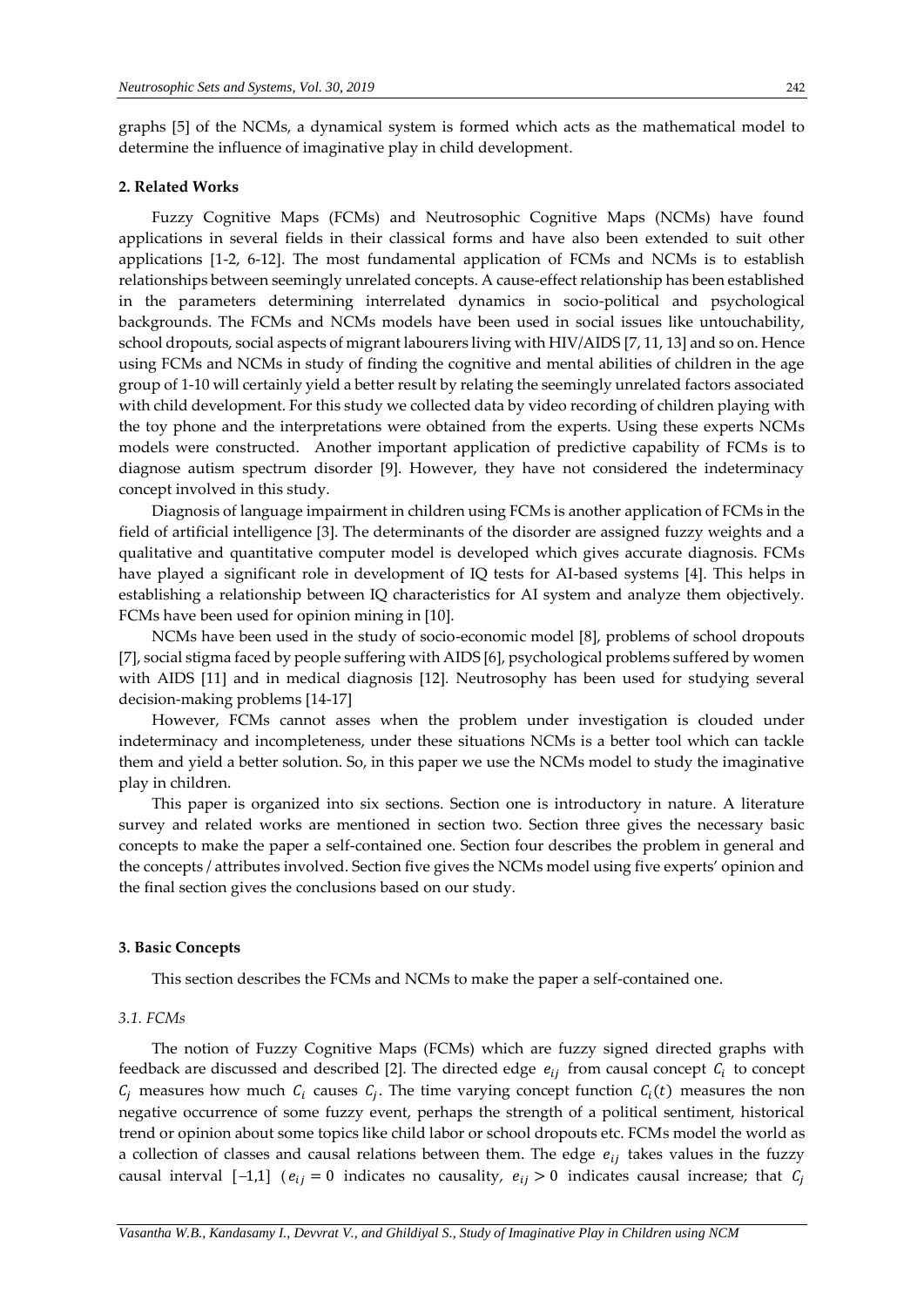increases as  $C_i$  increases and  $C_j$  decreases as  $C_i$  decreases and  $e_{ij} < 0$  indicates causal decrease or negative causality  $C_j$  decreases as  $C_i$  increases or  $C_j$ , increases as  $C_i$  decreases. Simple FCMs have edge value in  $\{-1,0,1\}$ . Thus if causality occurs it occurs to maximal positive or negative degree. It is important to note that  $e_{ij}$  measures only absence or presence of influence of the node  $C_i$  on  $C_j$  but till now any researcher has not contemplated the indeterminacy of any relation between two nodes  $C_i$  and  $C_j$ . When we deal with unsupervised data, there are situations when no relation can be determined between some two nodes. So in this section we try to introduce the indeterminacy in FCMs, and we choose to call this generalized structure as Neutrosophic Cognitive Maps (NCMs). In our view this will certainly give a more appropriate result and also caution to the user about the risk of indeterminacy.

# *3.2. NCMs*

Now we proceed on to define the concepts about NCMs [1]. For the notion of neutrosophic graphs refer [5].

**Definition 3.1** *A Neutrosophic Cognitive Maps (NCMs) is a neutrosophic directed graph with concepts like policies, events etc. as nodes and causalities or indeterminates as edges. It represents the causal relationship*  between concepts. Let C<sub>1</sub>, C<sub>2</sub>, …, C<sub>n</sub> denote n nodes, further we assume each node is a neutrosophic vector from the neutrosophic vector space V .So a node  $c_i$  will be represented by $(x_1, ... x_n)$  where  $x_k$ 's are zero or one or *I* (*I* is the indeterminate) and  $x_k = 1$  *means that the node*  $C_k$  *is in the on state and*  $x_k = 0$  *means the node is in the off state and*  $x_k = I$  means the nodes state is an indeterminate one at that time or in that situation. Let  $\,c_i\,$  and  $\,c_j\,$  denote the two nodes of the NCM. The directed edge from  $\,c_i\,$  to  $\,c_j\,$  denotes the causality of  $\,c_i\,$ *on C<sub>j</sub> called connections or relations. Every edge in the NCM is weighted with a number in the set {−1,0,1,1}.* Let  $e_{ij}$  be the weight of the directed edge  $C_iC_j$ ,  $e_{ij}\in\{-1,0,1,I\}$ .  $e_{ij}=0$  if  $C_i$  does not have any effect on  $C_j$ ,  $e_{ij} = 1$  *if increase (or decrease) in*  $C_i$  *causes increase (or decreases) in*  $C_j$ *,*  $e_{ij} = -1$  *if increase (or decrease) in*  $C_i$  *causes decrease (or increase) in*  $C_j$  *.*  $e_{ij} = I$  *if the relation or effect of*  $C_i$  *on*  $C_j$  *is an indeterminate.* 

NCMs with edge weight from  $\{-1,0,1,1\}$  are called simple NCMs.

Let the neutrosophic matrix  $N(E)$  be defined as  $N(E) = (e_{ij})$  where  $e_{ij}$  is the weight of the directed edge  $C_i$   $C_j$ , where  $e_{ij} \in \{0,1,-1,1\}$ . N(E) is called the neutrosophic adjacency matrix of the NCMs.

Let  $A = (a_1, a_2, ..., a_n)$  where  $a_i \in \{0, 1, I\}$ . A is called the instantaneous state neutrosophic vector and it denotes the on-off-indeterminate state position of the node at an instant;  $a_i = 0$  if  $a_i$  is off (no effect)  $a_i = 1$  if  $a_i$  is on (has effect)  $a_i = I$  if  $a_i$  is indeterminate (effect cannot be determined) for  $i = 1, 2, ..., n$ .

Let  $C_1C_2$ ,  $C_2C_3$ ,  $C_3C_4$ , ...,  $C_iC_j$ , be the edges of the NCMs. Then the edges form a directed cycle. A NCM is said to be cyclic if it possesses a directed cycle. A NCM is said to be acyclic if it does not possess any directed cycle. A NCM with cycles is said to have a feedback. When there is a feedback in the NCMs i.e. when the causal relations flow through a cycle in a revolutionary manner the NCMs is called a dynamical system.

Let  $C_1C_2$ ,  $C_2C_3$ ,  $C_3C_4$ , ...,  $C_{n-1}C_n$  be a cycle, when  $C_i$  is switched on and if the causality flow through the edges of a cycle and if it again causes  $c_i$ , we say that the dynamical system goes round and round. This is true for any node  $C_i$ , for  $i = 1, 2, \ldots n$ . The equilibrium state for this dynamical system is called the hidden pattern.

If the equilibrium state of a dynamical system is a unique state vector, then it is called a fixed point.

Consider the NCMs with  $C_1$ ,  $C_2$ , ...,  $C_n$  as nodes. For example let us start the dynamical system by switching on  $C_1$ . Let us assume that the NCMs settles down with  $C_1$  and  $C_n$  on, i.e. the state vector remains as  $(1, 0, \ldots, 0, 1)$  this neutrosophic state vector  $(1, 0, \ldots, 0, 1)$  is called the fixed point.

If the NCM settles with a neutrosophic state vector repeating in the form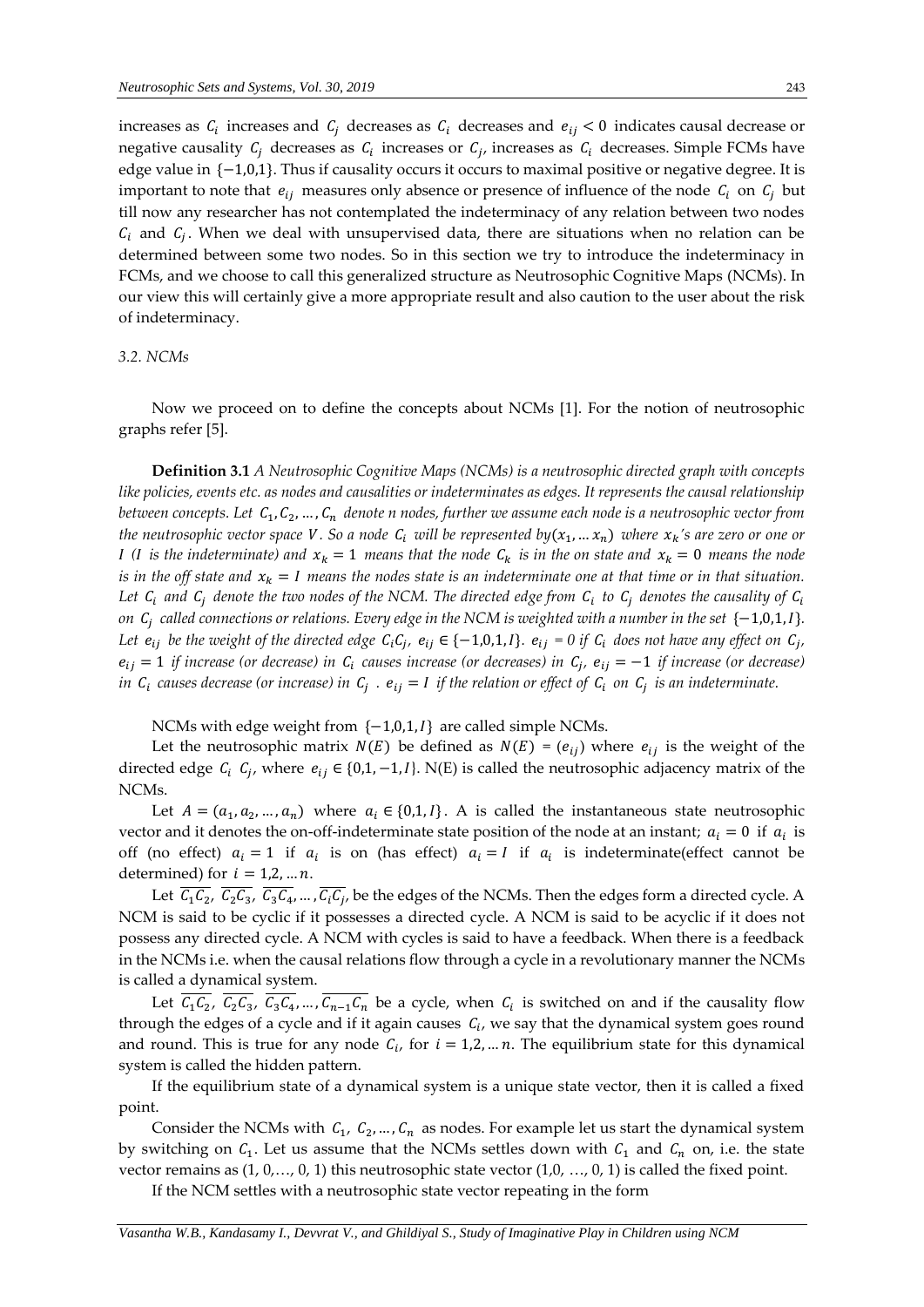$A_1 \rightarrow A_2 \rightarrow \ldots \rightarrow A_t \rightarrow A_{t+1} \rightarrow \ldots \rightarrow A_n \rightarrow A_t$ 

Where  $A_i$  is the vector which is passed into a dynamical system *N(E)* repeatedly;  $1 \le i \le n$  then this equilibrium is called a limit cycle of the NCM [1].

# **4. Description of the Problem**

Here for the theme of imaginative play in children in the age group 1-10 years, the data is collected from nearby schools and an orphanage in Vellore, India. The play material supplied to them was just a play with a toy mobile phone that is to conduct imaginary talks which was video recorded. We recorded by video on phone separately we also recorded the comments made from observations of the expert. This data was analysed by a group of five experts and they gave the 15 concepts or attributes associated with the data, which formed the parameter or the concepts /attributes of our observation and is described the Table 1. The experts agreed on the point that the play material cannot be used as an attribute so the other 14 concepts can be used as attributes. However, the experts were given the liberty to use any number of concepts from the table and some of them used 8 of the concepts and some only 6 and others all the 14 of the concepts. They gave their directed neutrosophic graphs which gave the dynamical system and they worked with the attributes of their own choice which are described in the following section.

Based on expert's opinion and on the previous works [9, 3], the following have been considered as important parameters in assessing imaginative play capabilities in children. Each of these components will be used as attributes/nodes of the NCMs based on experts' opinion, the influence of these parameters is then mathematically determined by performing necessary operations and obtaining hidden pattern of the dynamical system.

| Concept        | <b>Concept Description</b>              |
|----------------|-----------------------------------------|
| $C_1$          | Imaginative Theme                       |
| C <sub>2</sub> | <b>Physical Movements</b>               |
| $C_3$          | Gestures                                |
| $C_4$          | <b>Facial Expressions</b>               |
| $C_{5}$        | Nature and Length of Social Interaction |
| $C_6$          | Play Materials Used                     |
| $C_7$          | Way Play Materials were Used            |
| $C_{8}$        | Verbalisation                           |
| $C_{9}$        | Tone of Voice                           |
| $C_{10}$       | Role Identification                     |
| $C_{11}$       | <b>Engagement Level</b>                 |
| $C_{12}$       | <b>Eye Reaction</b>                     |
| $C_{13}$       | Cognitive Response                      |
| $C_{14}$       | Grammar and Linguistics                 |
| $C_{15}$       | Coherence                               |

| <b>Table 1.</b> Concepts / Attributes of the NCMs |  |
|---------------------------------------------------|--|
|                                                   |  |

All the fifteen attributes or concepts happens to be self explanatory. Using these five experts work the NCMs models were construcuted.

### **5. NCMs in the analysis of the imaginative play in young children**

We have described in the earlier section the method of data collection and the assignments of the fifteen concepts and their list is provided in the Table 1. Now we have five experts working with this problem taking some or all the attributes mentioned in the Table 1. The five experts are child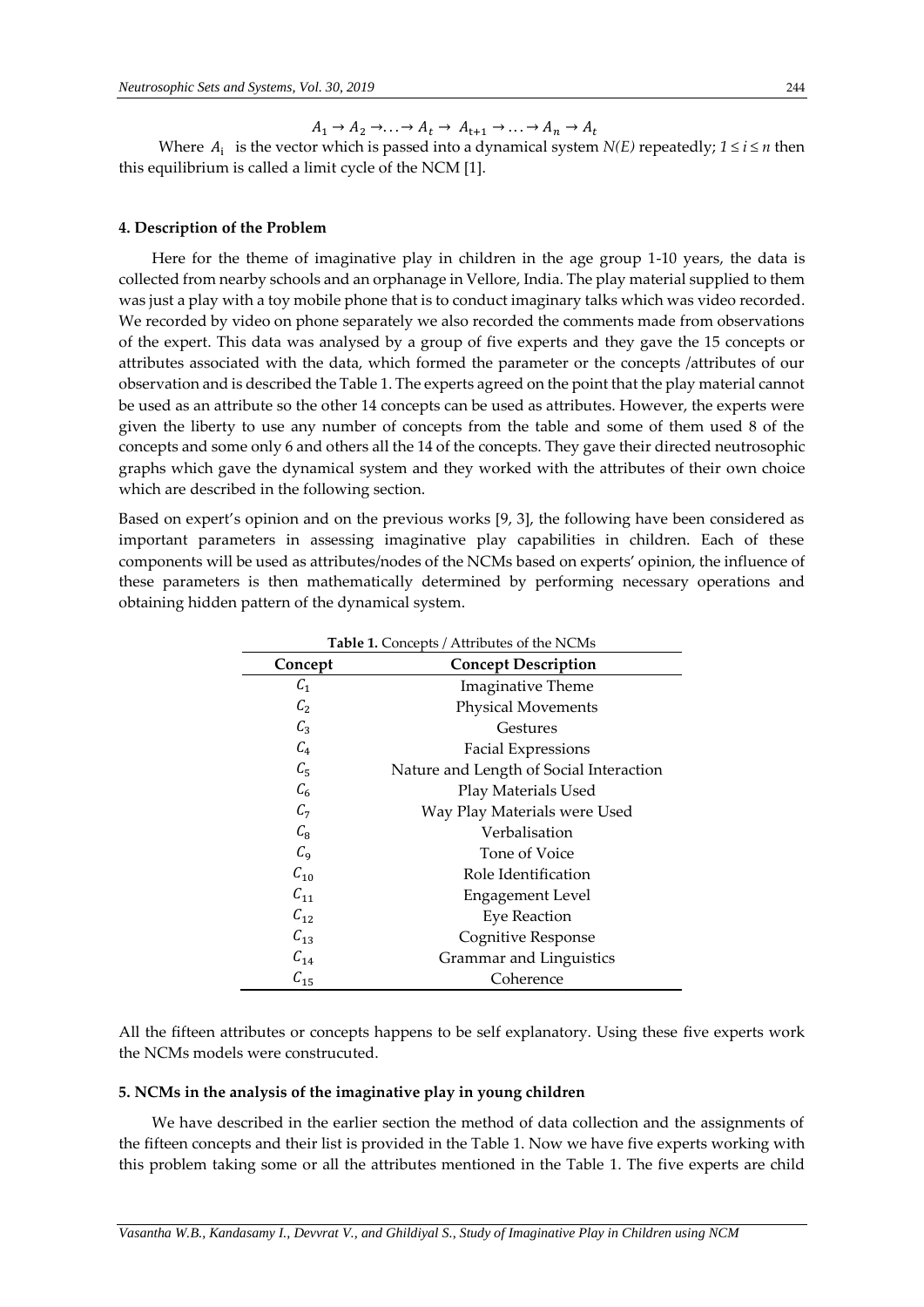psychologists, Montessori trained teachers and specialist in child psychology. However they wanted to remain anonymous.

The first expert wished to work with the concepts  $C_2$ ,  $C_3$ ,  $C_4$ ,  $C_8$ ,  $C_9$ ,  $C_{10}$ ,  $C_{11}$ , and  $C_{12}$ . Figure 1 represents the directed neutrosophic graph  $G_1$  given by the first expert.



**Figure 1.** Directed Neutrosophic Graph *G<sup>1</sup>*

Let  $M_1$  be the connection matrix associated with the directed graph  $G_1$ .

|  |  |  |  | $C_2$ $C_3$ $C_4$ $C_8$ $C_9$ $C_{10}$ $C_{11}$ $C_{12}$<br>$\begin{bmatrix} 0 & 1 & 0 & 0 & 0 & 0 & 0 & 0 & 0 \ 0 & 0 & 1 & 0 & 0 & 0 & 0 & 0 & 0 \ 0 & 0 & 0 & I & 0 & 0 & 0 & 0 & 0 \ 0 & 0 & 0 & 0 & 0 & I & 0 & 0 & 0 \ 0 & 0 & 0 & 0 & 0 & I & 0 & 0 & 0 \ 0 & 0 & 0 & 0 & 0 & 0 & 0 & 0 & 0 \ 0 & 0 & 0 & 0 & 0 & 0 & 1 & 0 & 0 \ 0 & 0 & 0 & 0 & 0 & 1 & 0 & 0 & 0 \ $ |
|--|--|--|--|--------------------------------------------------------------------------------------------------------------------------------------------------------------------------------------------------------------------------------------------------------------------------------------------------------------------------------------------------------------------------------|

 $M_1$  will serve as the dynamical system to find the effect of any state vector  $x$  on  $M_1$ . The state vectors  $x \in \{(C_2, C_3, C_4, C_8, C_9, C_{10}, C_{11}, C_{12})\}; C_i \in \{0, 1, 1\}; i = 2, 3, 4, 8, 9, 10, 11, 12\}.$  By default of notation we denote it by  $C_i$ 's as we wish to record that the  $C_i$ 's correspond to the attributes / concepts from the table and their on or off or indeterminate state. Let  $x = (0,0,1,0,0,0,0,0)$  where only the concept  $C_4$  that is facial expressions alone is in the on state and all other nodes are in the off state. The effect of  $x$  on the dynamical system  $M_1$  is given by

 $x \circ M_1 = (0,0,0,1,0,0,0,0) \hookrightarrow (0,0,1,1,0,0,0,0) = x_1(say)$ 

 $($  $\rightarrow$  symbol is used to denote the resultant vector that is thresholded and updated). Now

> $x_1 \circ M_1$  ↔ (0,0,1, *I*, 0,*I*, 0,0) =  $x_2(say)$  $x_2 \circ M_1 \hookrightarrow (0,0,1,1,0,1,1,0) = x_3(say)$  $x_3 \circ M_1 \hookrightarrow (0,0,1,1,0,1,1,0) = x_4 (= x_3)$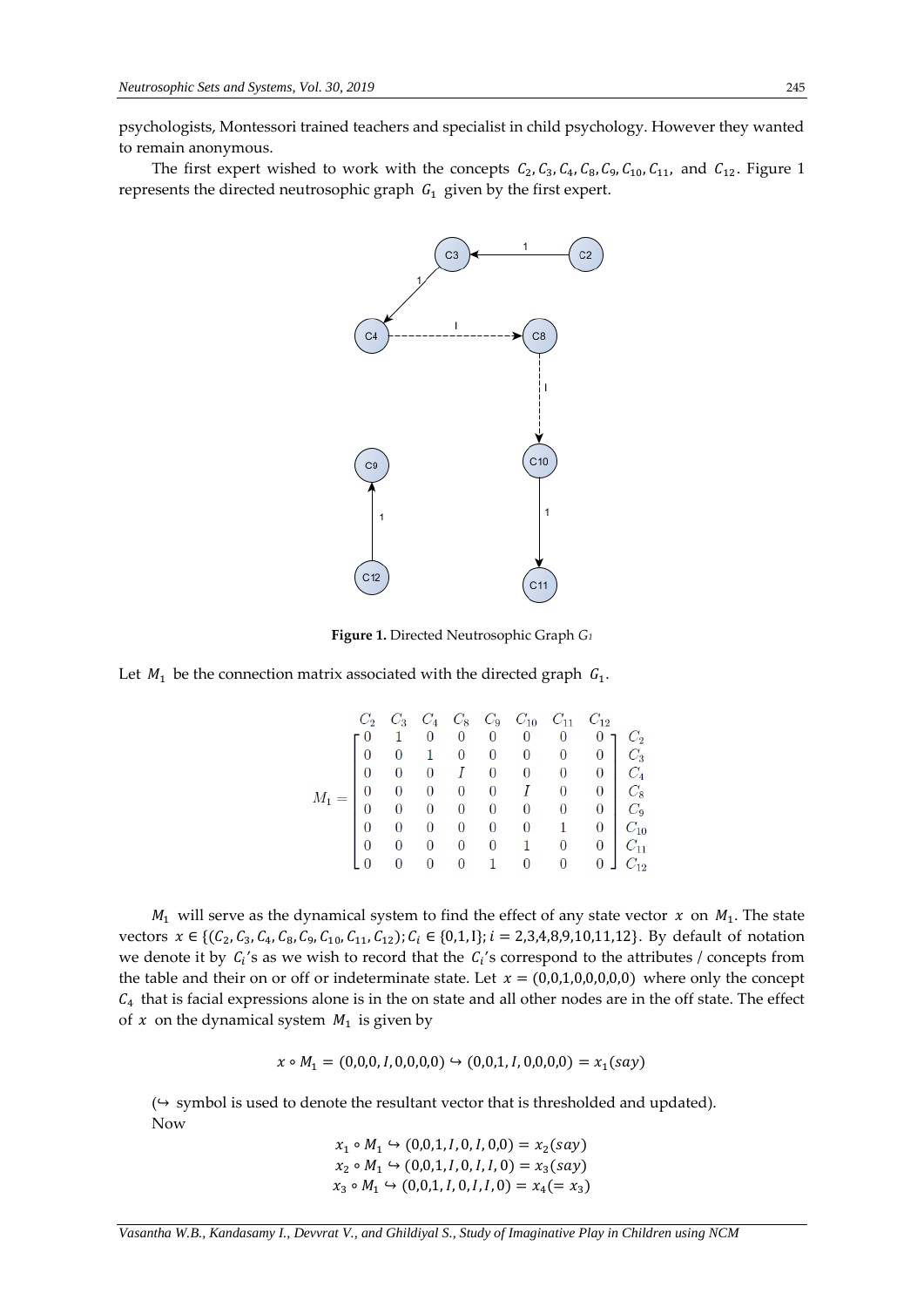Thus the hidden pattern of the state vector  $x$  is a fixed point given by  $x_4 = (0,0,1,1,0,1,1,0)$ . Facial expression results in the indeterminate state of  $C_8$ ,  $C_{10}$  and  $C_{11}$ ; that is, role identification and engagement level respectively. That is according to this expert facial expression and its relation to verbalization, role identification and engagement level can not be determined as one can not find out exactly what the child imagines when he uses the phone. It can be an imitation of parents or others whom they have seen using it.

Next we find the effect of the on state of the two nodes  $C_{10}$  and  $C_{11}$  that is role identification and engagement level on the dynamical system  $M_1$ . Let  $t = (0,0,0,0,0,1,1,0)$  be the state vector in which only the nodes  $C_{10}$  and  $C_{11}$  are in the on state. The effect of t on the dynamical system  $M_1$ is given by

$$
t \circ M_1 \hookrightarrow (0,0,0,0,0,1,1,0) = t_1(say)
$$

This also results in a fixed point with no effect on the other concepts or attributes. So role identification and engagement level has no effect on the other nodes chosen by this expert for the study. Clearly when the child identifies the role it plays the engagement level is high and both the concepts are interdependent. We have just given these two state vectors but have worked with several such state vectors.

The second expert was interested to work with the attributes  $C_1$ ,  $C_4$ ,  $C_5$ ,  $C_7$ ,  $C_{10}$  and  $C_{15}$  from Table 1. The neutrosophic directed graph  $G_2$  given by him is as follows:



**Figure 2.** Directed Neutrosophic Graph  $G_2$ 

Let  $M_2$  be the connection matrix related with the graph  $G_2$  which serves as the dynamical system.

| $M_2 = \begin{bmatrix} C_1 & C_4 & C_5 & C_7 & C_{10} & C_{15} \\ 0 & 1 & 1 & 0 & 0 & 0 \\ 0 & 0 & 0 & I & 0 & 0 \\ 0 & 0 & 0 & 1 & 0 & I \\ 0 & 0 & 0 & 0 & I & 0 \\ 0 & 0 & 0 & 0 & 0 & 0 \\ 0 & 0 & 0 & 0 & 0 & 0 \end{bmatrix} \begin{matrix} C_1 \\ C_4 \\ C_5 \\ C_7 \\ C_{10} \\ C_{10} \\ C_{15} \end{matrix}$ |  |  |  |  |
|------------------------------------------------------------------------------------------------------------------------------------------------------------------------------------------------------------------------------------------------------------------------------------------------------------------------|--|--|--|--|
|                                                                                                                                                                                                                                                                                                                        |  |  |  |  |
|                                                                                                                                                                                                                                                                                                                        |  |  |  |  |
|                                                                                                                                                                                                                                                                                                                        |  |  |  |  |
|                                                                                                                                                                                                                                                                                                                        |  |  |  |  |
|                                                                                                                                                                                                                                                                                                                        |  |  |  |  |

Now the expert wishes to work with a state vector in which only the node  $C_4$  is in the on state and all other nodes are in the off state.

Let  $x = (0,1,0,0,0,0)$ , the effect of  $x$  on the dynamical system  $M_2$ .

$$
x \circ M_2 = (0,0,0,1,0,0) \hookrightarrow (0,1,0,1,0,0) = x_1(say)
$$

$$
x_1 \circ M_2 \hookrightarrow (0,1,0,1,1,0) = x_2(say)
$$

$$
x_2 \circ M_2 \hookrightarrow (0,1,0,1,1,0) = x_3 (= x_2).
$$

Thus the hidden pattern is a fixed point given by  $x_2 = (0,1,0,1,1,0)$  that is the on state of facial expressions has indeterminate effect on  $C_7$  and  $C_{10}$  that is the way play materials are used and role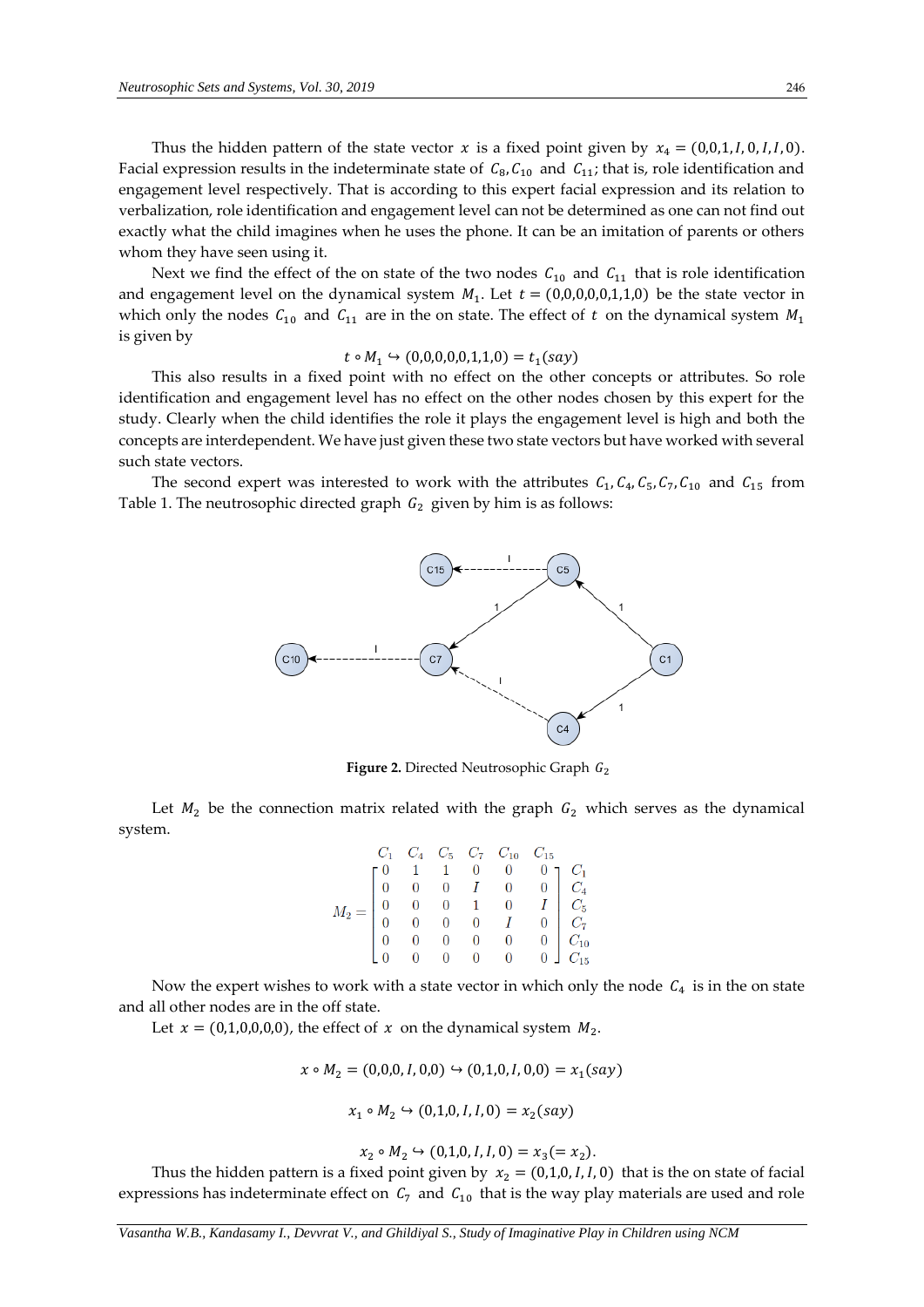identification respectively. It is interesting to keep on record both the experts agree and arrive at the same conclusions.

If  $C_{15}$  alone is in on state we see the effect on the dynamical system  $M_2$  has no influence for if  $s = (0,0,0,0,0,1)$  then

 $s \circ M_2 \hookrightarrow (0,0,0,0,0,1) = s.$ 

That is coherence has no influence on imaginative theme, facial expressions, nature and length of social interaction, way play materials are used and role identification. Evident from the fixed point resulting in s.

For usually a normal child with average IQ can not relate them however we found that majority of these children on whom we made the sample study belong to a poor and first generation learners background so in the task of using a phone, coherence can not play a role.

Next the  $3^{rd}$  expert works with the nodes  $C_2$ ,  $C_3$ ,  $C_4$ ,  $C_8$ ,  $C_9$ ,  $C_{12}$ ,  $C_{14}$ ,  $C_{15}$ .  $G_3$  is the directed graph given by the expert.



Figure 2. Directed Neutrosophic Graph  $G_3$ 

Let  $M_3$  be the connection matrix associated with the neutrosophic graph  $G_3$ .

Let  $m = (0,0,1,0,0,0,0,0)$  be the state vector where only the node  $C_4$  is in the on state and all other nodes are in the off state.

The effect of  $m$  on the dynamical system  $M_3$  is given in the following

 $m \circ M_3 = (0,0,1,1,0,0,0,0) = m_1(say)$  $m_1 \circ M_3 \hookrightarrow (0,0,1,1,1,0,1,1) = m_2(say)$  $m_2 \circ M_3 \hookrightarrow (0,0,1,1,1,0,1,1) = m_3 (= m_2).$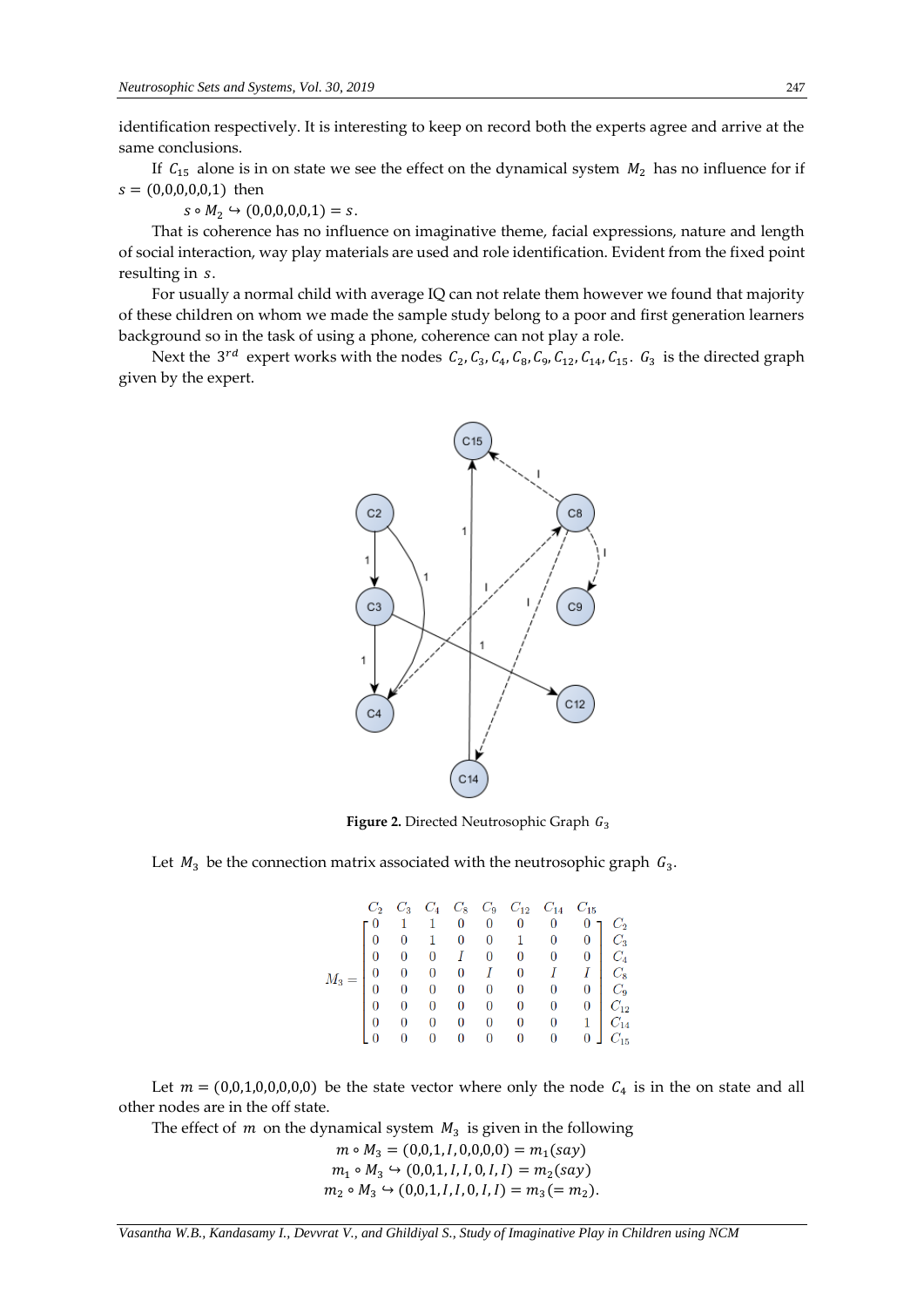Thus the hidden pattern is a fixed point given by

$$
m_2 = m_3 = (0,0,1,1,1,0,1,1).
$$

Clearly the on state of  $C_4$  node that is facial expression has indeterminate effect on verbalization -  $C_8$ , tone of voice -  $C_9$ , grammar, linguistics -  $C_{14}$  and coherence -  $C_{15}$ . Clearly the 3rd expert alone can not relate coherence he finds it is an indeterminate.

Let  $n = (0,0,0,0,0,0,1,0)$  be the given state vector, to find the effect of  $n$  on  $M_3$ ; Next we consider the only on state of the node  $C_{14}$  alone that is the child has grammar and linguistics in the on state and all other nodes are in the off state.

$$
n \circ M_3 \hookrightarrow (0,0,0,0,0,1,1) = n_1(say)
$$
  

$$
n_1 \circ M_3 \hookrightarrow (0,0,0,0,0,1,1) = n_2 (= n_1).
$$

The hidden pattern is a fixed point given by  $n_2$ . Clearly if the child has developed grammar and linguistics naturally the child would have developed coherence and vice versa.

The fourth expert wishes to work with 9 nodes,  $C_2$ ,  $C_3$ ,  $C_4$ ,  $C_5$ ,  $C_7$ ,  $C_8$ ,  $C_9$ ,  $C_{14}$  and  $C_{15}$  be the directed graph given by him.



Figure 4. Directed Neutrosophic Graph  $G_4$ 

Let  $M_4$  be the connection matrix associated with the directed graph  $G_4$  which will serve as the dynamical system for the neutrosophic directed graph  $G_4$ .

|    |   |                  |                |             |                  |                             | $C_3$ $C_4$ $C_5$ $C_7$ $C_8$ $C_9$ $C_{14}$ $C_{15}$                                                                                                                                                                                                                                                              |                 |
|----|---|------------------|----------------|-------------|------------------|-----------------------------|--------------------------------------------------------------------------------------------------------------------------------------------------------------------------------------------------------------------------------------------------------------------------------------------------------------------|-----------------|
| г0 |   |                  |                |             |                  |                             |                                                                                                                                                                                                                                                                                                                    | $\mathcal{C}_2$ |
|    |   |                  |                |             |                  |                             |                                                                                                                                                                                                                                                                                                                    |                 |
|    |   |                  |                |             |                  |                             |                                                                                                                                                                                                                                                                                                                    |                 |
|    |   |                  |                |             |                  |                             |                                                                                                                                                                                                                                                                                                                    |                 |
|    |   |                  |                |             |                  |                             |                                                                                                                                                                                                                                                                                                                    |                 |
|    |   |                  |                |             |                  |                             | $\begin{bmatrix} 0 & 1 & 0 & 0 & 0 & 0 & 0 & 0 & 0 & 0 \ 0 & 0 & I & 0 & 0 & 0 & 0 & 0 & 0 & 0 \ 0 & 0 & 0 & 0 & 0 & I & 0 & 0 & 0 & 0 \ 0 & 0 & 0 & 0 & 1 & 0 & 0 & 0 & I & 0 \ 0 & 0 & 0 & 0 & 0 & 0 & 0 & 0 & 0 & 0 \ 0 & 0 & 0 & 0 & 0 & 0 & 0 & 0 & 0 & 0 \ 0 & 0 & 0 & 0 & 0 & 0 & 0 & 0 & 0 & 0 \ 0 & 0 & $ |                 |
|    |   |                  |                |             |                  |                             |                                                                                                                                                                                                                                                                                                                    |                 |
|    | 0 | $\boldsymbol{0}$ | $\overline{0}$ |             |                  | $0 \quad 0 \quad 0 \quad 1$ | $\mathbf{0}$                                                                                                                                                                                                                                                                                                       | $C_{14}$        |
|    |   |                  | $\overline{0}$ | $0\qquad 0$ | $\boldsymbol{0}$ | 0                           | 0                                                                                                                                                                                                                                                                                                                  | $C_{15}$        |

The effect of the state vector  $v = (0,0,1,0,0,0,0,0,0)$  where only the node  $C_4$  is in the on state and all other nodes are in the off state. The effect of  $r$  on the dynamical system  $M_4$  is given by

 $r \circ M_4 \hookrightarrow (0,0,1,0,0,1,0,0,0) = r_1(say)$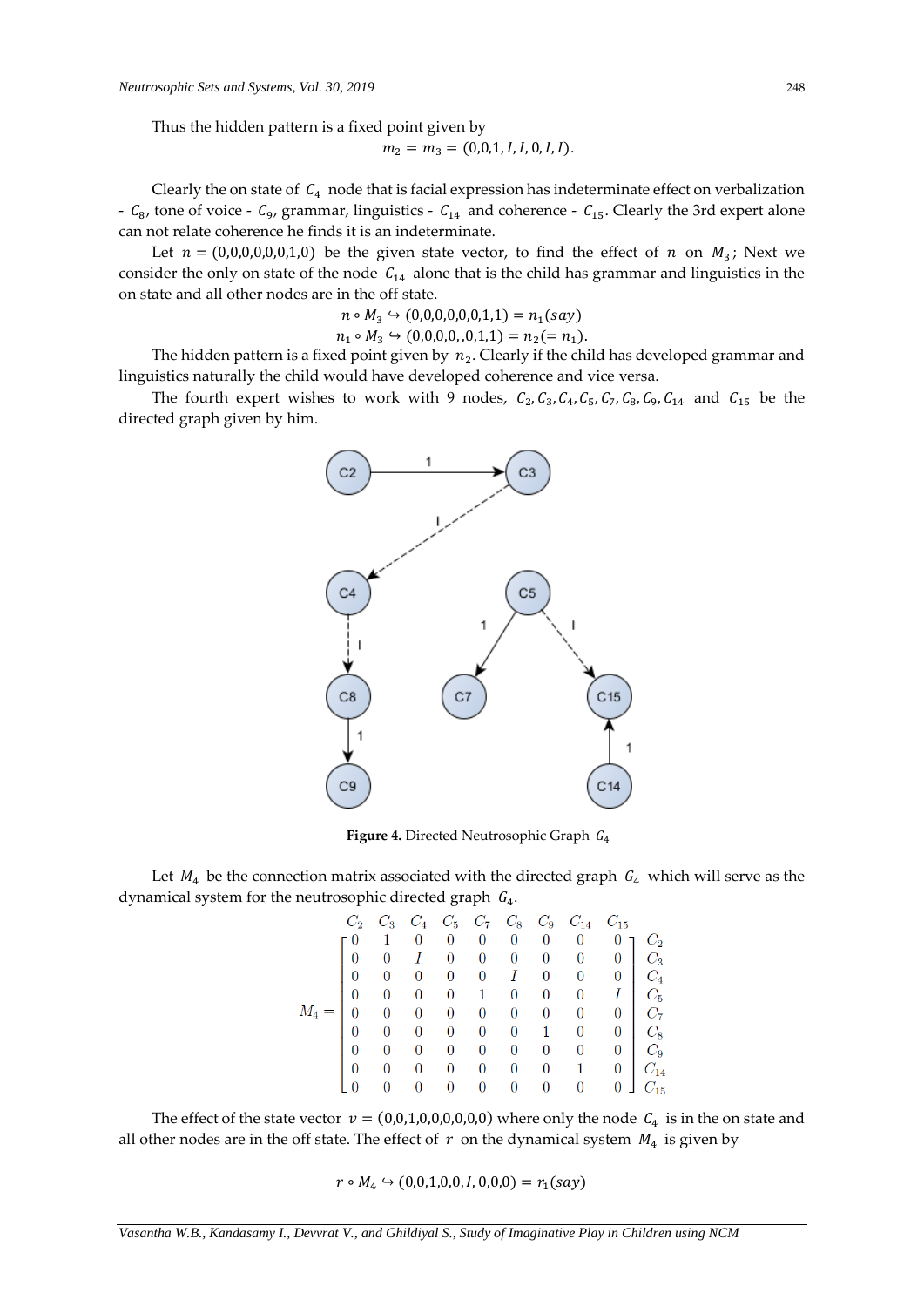$$
r_1 \circ M_4 \hookrightarrow (0,0,1,0,0,1,1,0,0) = r_2(say)
$$
  

$$
r_2 \circ M_4 \hookrightarrow (0,0,1,0,0,1,1,0,0) = r_3 (= r_2).
$$

Thus the hidden pattern is a fixed point given by  $r_2 = (0,0,1,0,0,1,1,0,0)$ . The on state of facial expression makes on state  $C_8$  and  $C_9$  but both verbalization  $C_8$  and tone of voice  $C_9$  are in the indeterminate state only. That is facial expressions makes verbalization and tone of voice only to indeterminate state, rest of the states remain off. Next we study the effect of the state vector  $z =$  $(0,0,0,1,0,0,0,0,0)$  on the dynamical system  $M_4$ . That is only the node  $C_5$  nature and length of the social interaction is in the on state. All other nodes are in the off state. Effect of  $z$  on  $M_4$  is as follows:  $M \nightharpoonup (0,0,0,1,1,0,0,0) = z$  (say)

$$
z \circ M_4 \hookrightarrow (0,0,0,1,1,0,0,0,1) = z_1(say)
$$
  

$$
z_1 \circ M_4 \hookrightarrow (0,0,0,1,1,0,0,0,1) = z_2 (= z_1)
$$

So the hidden pattern is the fixed point. On state of the concept nature and length of the social interaction makes on the node  $C_7$  the way play materials are used but the coherence is in the indeterminate state, all other nodes remain unaffected.

Next expert wishes to work with all the 14 concepts barring the play materials used for study.

 $G_5$  is the directed graph given by this expert. Let  $M_5$  be the connections matrix which will serve as the dynamical system of the graph  $G_5$ .



**Figure 5.** Directed Neutrosophic Graph  $G_5$ 

|         | $C_1$          | $C_2$          | $C_3$          | $C_4$          | $C_5$          | $C_7$          | $C_8$          | $C_9$            | $C_{10}$       | $C_{11}$         | $C_{12}$         | $C_{13}$         | $C_{14}$       | $C_{15}$       |          |
|---------|----------------|----------------|----------------|----------------|----------------|----------------|----------------|------------------|----------------|------------------|------------------|------------------|----------------|----------------|----------|
|         | г0             | I              |                |                | $\theta$       | $\overline{0}$ | $\theta$       | $\boldsymbol{0}$ | 1              | $\boldsymbol{0}$ | $\theta$         | $\theta$         | $\theta$       | $\Omega$       | $C_1$    |
|         | $\overline{0}$ | $\theta$       | $\Omega$       | $\theta$       | $\overline{0}$ | $\overline{0}$ | $\overline{0}$ | $\overline{0}$   | $\overline{0}$ | $\overline{0}$   | $\overline{0}$   | $\overline{0}$   | $\overline{0}$ | 0              | $C_2$    |
|         | $\overline{0}$ | $\overline{0}$ | $\overline{0}$ | 1              | $\overline{0}$ | $\overline{0}$ | $\overline{0}$ | $\boldsymbol{0}$ | $\overline{0}$ | $\boldsymbol{0}$ | 1                | $\boldsymbol{0}$ | $\overline{0}$ | 0              | $C_3$    |
|         | $\overline{0}$ | $\overline{0}$ | $\overline{0}$ | $\overline{0}$ | $\overline{0}$ | $\overline{0}$ | $\overline{0}$ | $\overline{0}$   | $\overline{0}$ | $\overline{0}$   |                  | $\overline{0}$   | $\overline{0}$ | 0              | $C_{4}$  |
|         | $\overline{0}$ | $\overline{0}$ | $\overline{0}$ | $\theta$       | $\theta$       | 1              | $\theta$       | $\overline{0}$   | $\overline{0}$ | $\overline{0}$   | $\theta$         | $\theta$         | $\theta$       | $\theta$       | $C_{5}$  |
|         | $\overline{0}$ | $\overline{0}$ | $\overline{0}$ | $\overline{0}$ | $\overline{0}$ | 0              | $\overline{0}$ | $\overline{0}$   | $\overline{0}$ |                  | $\overline{0}$   | $\overline{0}$   | $\overline{0}$ | $\overline{0}$ | $C_7$    |
| $M_5 =$ | $\overline{0}$ | $\theta$       | $\overline{0}$ | $\overline{0}$ | $\overline{0}$ | Ι              | $\overline{0}$ | $\overline{0}$   | $\overline{0}$ | $\overline{0}$   | $\overline{0}$   | $\overline{0}$   | $\overline{0}$ | $\overline{0}$ | $C_{8}$  |
|         | $\overline{0}$ | $\overline{0}$ | $\overline{0}$ | $\overline{0}$ | $\overline{0}$ | $\overline{0}$ | $\overline{0}$ | $\boldsymbol{0}$ | $\overline{0}$ | $\overline{0}$   | $\overline{0}$   | $\overline{0}$   | -1             | $\overline{0}$ | $C_9$    |
|         | $\theta$       | $\overline{0}$ | $\overline{0}$ | $\theta$       | $\overline{0}$ | $\overline{0}$ | $\overline{0}$ | $\overline{0}$   | $\Omega$       | $\boldsymbol{0}$ | $\overline{0}$   |                  | $\theta$       | $\overline{0}$ | $C_{10}$ |
|         | $\overline{0}$ | $\overline{0}$ | $\overline{0}$ | $\overline{0}$ | $\overline{0}$ | 1              | $\overline{0}$ | $\overline{0}$   | $\overline{0}$ | $\overline{0}$   | $\overline{0}$   | $\overline{0}$   | $\overline{0}$ | $\overline{0}$ | $C_{11}$ |
|         | $\overline{0}$ | $\theta$       | 1              |                | $\overline{0}$ | $\overline{0}$ | $\overline{0}$ | $\overline{0}$   | $\overline{0}$ | $\overline{0}$   | $\overline{0}$   | $\theta$         | $\theta$       | $\theta$       | $C_{12}$ |
|         | $\overline{0}$ | Ι              | $\overline{0}$ | $\overline{0}$ | $\overline{0}$ | $\overline{0}$ | $\overline{0}$ | $\overline{0}$   | $\overline{0}$ | $\overline{0}$   | $\boldsymbol{0}$ | $\overline{0}$   | 0              | $\overline{0}$ | $C_{13}$ |
|         | $\overline{0}$ | $\theta$       | $\overline{0}$ | $\theta$       | $\overline{0}$ | $\overline{0}$ | 1              | $\overline{0}$   | $\overline{0}$ | $\overline{0}$   | $\overline{0}$   | $\overline{0}$   | $\overline{0}$ | $\overline{0}$ | $C_{14}$ |
|         | $\overline{0}$ | $\overline{0}$ | $\overline{0}$ | $\overline{0}$ | $\overline{0}$ | 0              | 0              | $\boldsymbol{0}$ | $\overline{0}$ |                  | $\overline{0}$   | $\overline{0}$   |                | $\overline{0}$ | $C_{15}$ |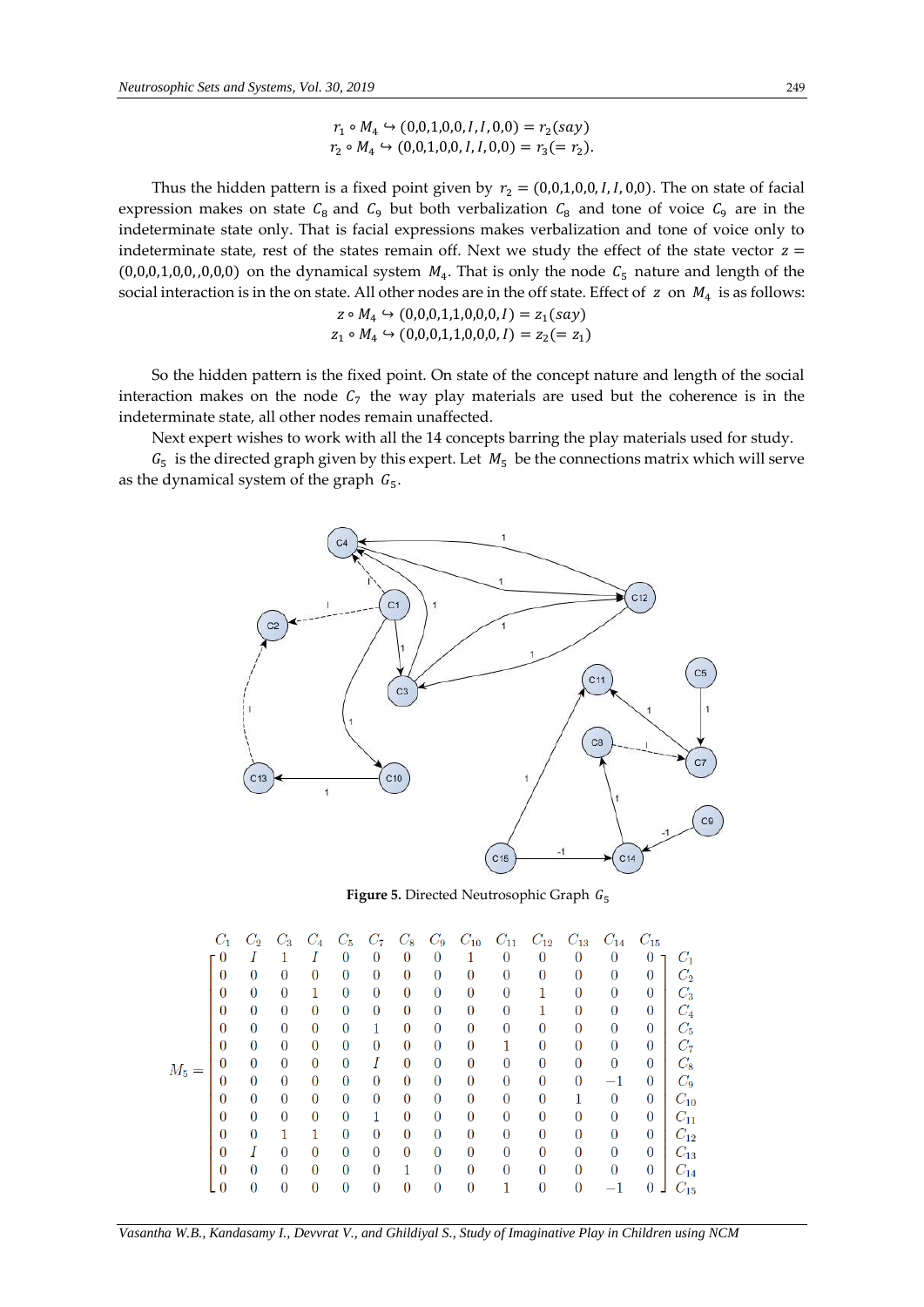Let  $p = (0,0,0,1,0,0,0,0,0,0,0,0,0,0)$  be the initial state vector in which only the node  $C_4$  is in the on state all other nodes are in the off state. Effect of  $p$  on  $M_5$  is given by

> $p \circ M_5 \hookrightarrow (0,0,0,1,0,0,0,0,0,0,1,0,0,0) = p_1(say)$  $p_1 \circ M_5 \hookrightarrow (0,0,0,1,0,0,0,0,0,1,0,0,0) = p_2(say)$  $p_2 \circ M_5 \hookrightarrow (0,0,1,1,0,0,0,0,0,1,0,0,0) = p_3(say)$  $p_3 \circ M_5 \hookrightarrow (0,0,1,1,0,0,0,0,0,1,0,0,0) = p_4 (= p_3).$

Thus the hidden pattern is a fixed point. This expert has taken all the 14 concepts, the on state of concept  $C_4$  alone that is facial expressions makes on the states  $C_3$  and  $C_{12}$  namely gestures and eye reaction respectively.

Next we study the effect of  $w = (1,0,0,1,0,0,1,0,0,1,0,0,0,1)$  where  $C_1, C_4, C_8, C_{11}$  and  $C_{14}$ .

 $w \circ M_5 \hookrightarrow (1, I, 1, 1, 0, 0, 1, 1, 1, 1, 1, 0, 0, 1) = w_1(sav)$  $W_1 \circ M_5 \hookrightarrow (1, I, 1, 1, 0, 1, 1, 1, 1, 1, 0, 1, 1) = W_2(say)$  $W_2 \circ M_5 \hookrightarrow (1, I, 1, 1, 0, 1, 1, 1, 1, 1, 1, 0, 1, 1) = W_3(= W_2)$ 

Thus the hidden pattern of w is a fixed point and on state of the concepts  $C_1$ ,  $C_4$ ,  $C_8$ ,  $C_{11}$  and  $C_{15}$ makes on all the states except  $C_5$  nature and length of social interaction and  $C_{14}$ - grammar and linguistics and makes  $C_2$  an indeterminate.

#### **6. Conclusions**

In this paper the authors have studied the imaginative play of children in the age group 1 to 10 years. We have taken these children from educationally, socially and economically backward classes. Study shows that the concepts  $C_1$  to  $C_1$ <sub>5</sub> are interrelated in a very special way. Further we saw that most children did not relate the facial expression with their verbal communication, in fact we could not determine it. For several, the coherence and the verbal communications or otherwise cannot be determined. For an 8-year old child started to talk to his elderly relative and ended up talking with a friend in less than 2 minutes of conversation. In fact, our study has authentically revealed that several concepts/relations cannot be determined. Further we felt for these children generally their overall ability was below average. Conclusions of each model for the state vectors under investigation are given along with the models. So, our future research would be to use the same toy phone and study the children of the same age group but from better socio-economic background and compare it with these children so that one can determine the ways to develop the first-generation learners.

Further for future research, we plan to adopt different Neutrosophic concepts [18-26] like Single Valued Neutrosophic Sets (SVNS), Double Valued Neutrosophic Sets (DVNS) and Triple Refined Indeterminate Neutrosophic sets (TRINS), Neutrosophic triplets and duplets in Cognitive models and study this problem.

**Funding:** This research received no external funding.

**Acknowledgments:** We like to acknowledge the various experts for their support and guidance.

**Conflicts of Interest:** The authors declare no conflict of interest

# **References**

- 1. Vasantha Kandasamy, W.B.; Smarandache, F. Fuzzy cognitive maps and neutrosophic cognitive maps. Infinite Study, Phoenix, US, 2003.
- 2. Kosko, Bart. Fuzzy cognitive maps. International journal of man-machine studies **1986**, 24.1, 65-75.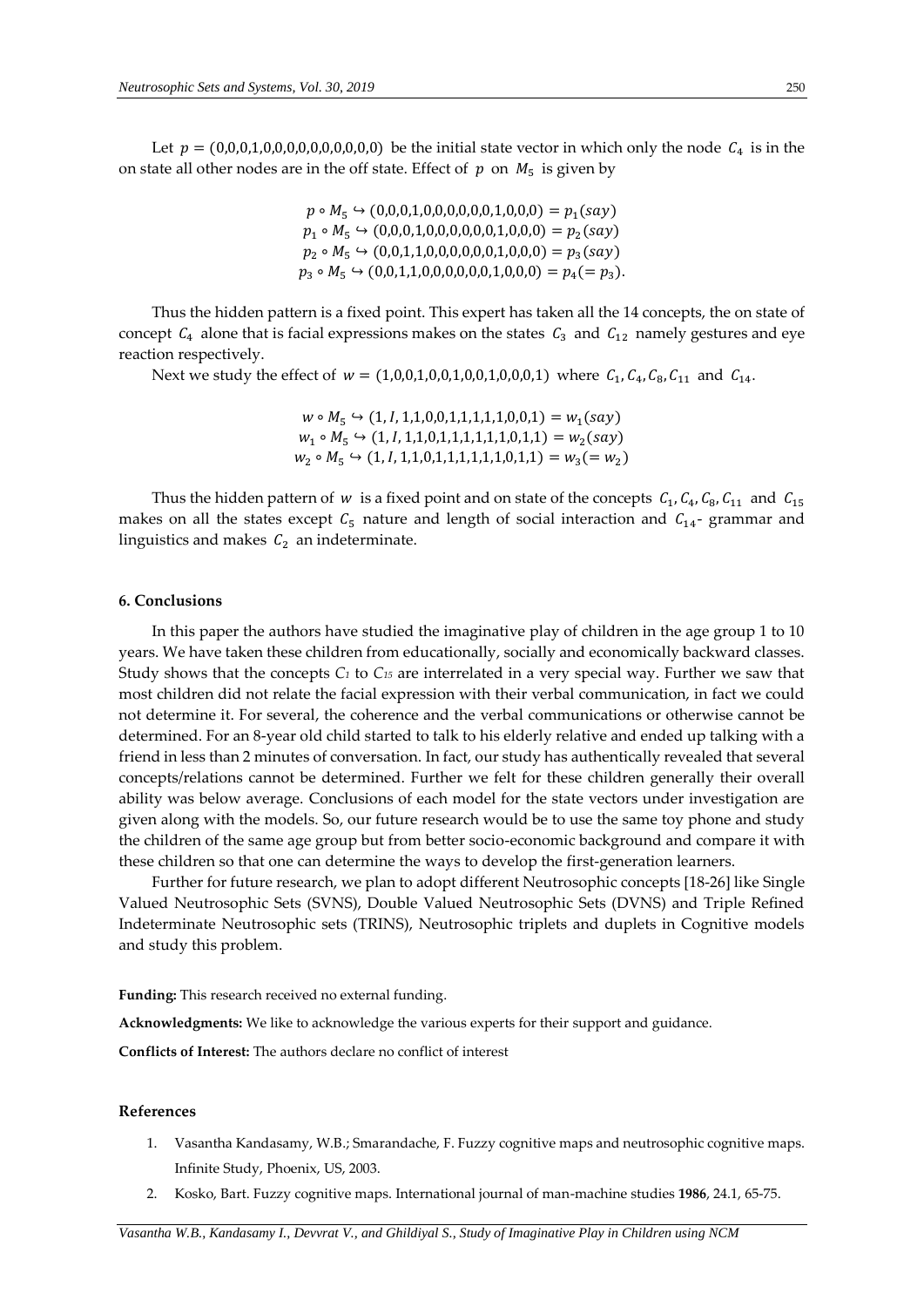- 3. Georgopoulos, Voula C and Malandraki, Georgia A and Stylios, Chrysostomos D. A fuzzy cognitive map approach to differential diagnosis of specific language impairment, Artificial intelligence in Medicine, **2003**, 29(3), 261–278.
- 4. Liu, F.; Zhang, Y.; Shi, Y.; Chen, Z.; Feng, X. Analyzing the Impact of Characteristics on Artificial Intelligence IQ Test: A Fuzzy Cognitive Map Approach, Procedia computer science, **2018**, 139, 82–90.
- 5. Vasantha Kandasamy, W.B, Ilanthenral, K., and Smarandache, F., Neutrosophic graphs: a new dimension to graph theory. Infinite Study, Phoenix, US, 2015.
- 6. Vasantha Kandasamy, W.B, Ilanthenral, K., and Smarandache, F., Analysis of social aspects of migrant labourers living with HIV/AIDS using Fuzzy Theory and Neutrosophic Cognitive Maps, Infinite Study, Phoenix, US, 2004.
- 7. Vasantha, W.B.; Pramod, P. Parent Children Model using FCM to Study Dropouts in Primary Education. Ultra Sci, **2000**, 13, 174-183.
- 8. Vasantha, W.B.; Uma, S. Fuzzy Cognitive Map of Socio-Economic Model, Appl. Sci. Periodical, **1999,** 1, 129-136.
- 9. Puerto, E.; Aguilar, J.; L´opez, C.; Ch´avez, D. Using Multilayer Fuzzy Cognitive Maps to diagnose Autism Spectrum Disorder, Applied Soft Computing, **2019**, 75, 58–71.
- 10. Aguilar, J.; T´eran, O.; S´anchez, H.; de Mesa, J.; Cordero, J.; Chavez, D. Towards a Fuzzy Cognitive Map for Opinion Mining, Procedia computer science, **2017**, 108:2522–2526.
- 11. Vasantha, W.B.; Smarandache, F. Fuzzy and Neutrosophic Analysis of Women with HIV/AIDS: With Specific Reference to Rural Tamil Nadu in India, Infinite Study, 2005.
- 12. Kumar, M.; Bhutani, K.; Aggarwal, S. Hybrid model for medical diagnosis using Neutrosophic Cognitive Maps with Genetic Algorithms." 2015 IEEE International Conference on Fuzzy Systems (FUZZ-IEEE). IEEE, 2015.
- 13. Vasantha, W.B.; Smarandache, F.; Kandasamy, K. Fuzzy and Neutrosophic Analysis of Periyar's views on Untouchability. Infinite Study, 2005.
- 14. Nabeeh, N.A.; Abdel-Basset, M.; El-Ghareeb, H.A.; Aboelfetouh, A. Neutrosophic multi-criteria decision-making approach for iot-based enterprises. IEEE Access, **2019**, 7, 59559-59574.
- 15. Son, N.T.K.; Dong, N.P.; Abdel-Basset, M.; Manogaran, G.; Long, H.V. On the Stabilizability for a Class of Linear Time-Invariant Systems Under Uncertainty. Circuits, Systems, and Signal Processing, 1-42.
- 16. Nabeeh, N.A.; Smarandache, F.; Abdel-Basset, M.; El-Ghareeb, H.A.; Aboelfetouh, A. An integrated neutrosophic-topsis approach and its application to personnel selection: A new trend in brain processing and analysis. IEEE Access, **2019**, 7, 29734-29744.
- 17. Chang, V.; Abdel-Basset, M.; Ramachandran, M. Towards a reuse strategic decision pattern framework–from theories to practices. Information Systems Frontiers, **2019,** 21(1), 27-44.
- 18. Vasantha, W.B.; Kandasamy, I.; Smarandache, F. A Classical Group of Neutrosophic Triplet Groups Using {Z2p, ×}. Symmetry, **2018**, 10, 194, doi:10.3390/sym10060194.
- 19. Vasantha, W.B.; Kandasamy, I.; Smarandache, F. Neutrosophic duplets of  $\{Z_{\text{pn}} \times \}$  and  $\{Z_{\text{pq}} \times \}$ . Symmetry, **2018**, 10, 345, doi:10.3390/sym10080345.
- 20. Zhang, X.; Hu, Q.; Smarandache, F.; An, X. On Neutrosophic Triplet Groups: Basic Properties, NT-Subgroups, and Some Notes. Symmetry, **2018**, 10, 289, doi:10.3390/sym10070289.
- 21. Wang, H., Smarandache, F., Zhang, Y., Sunderraman, R., Single valued neutrosophic sets. Review, **2010**, 1, 10–15.